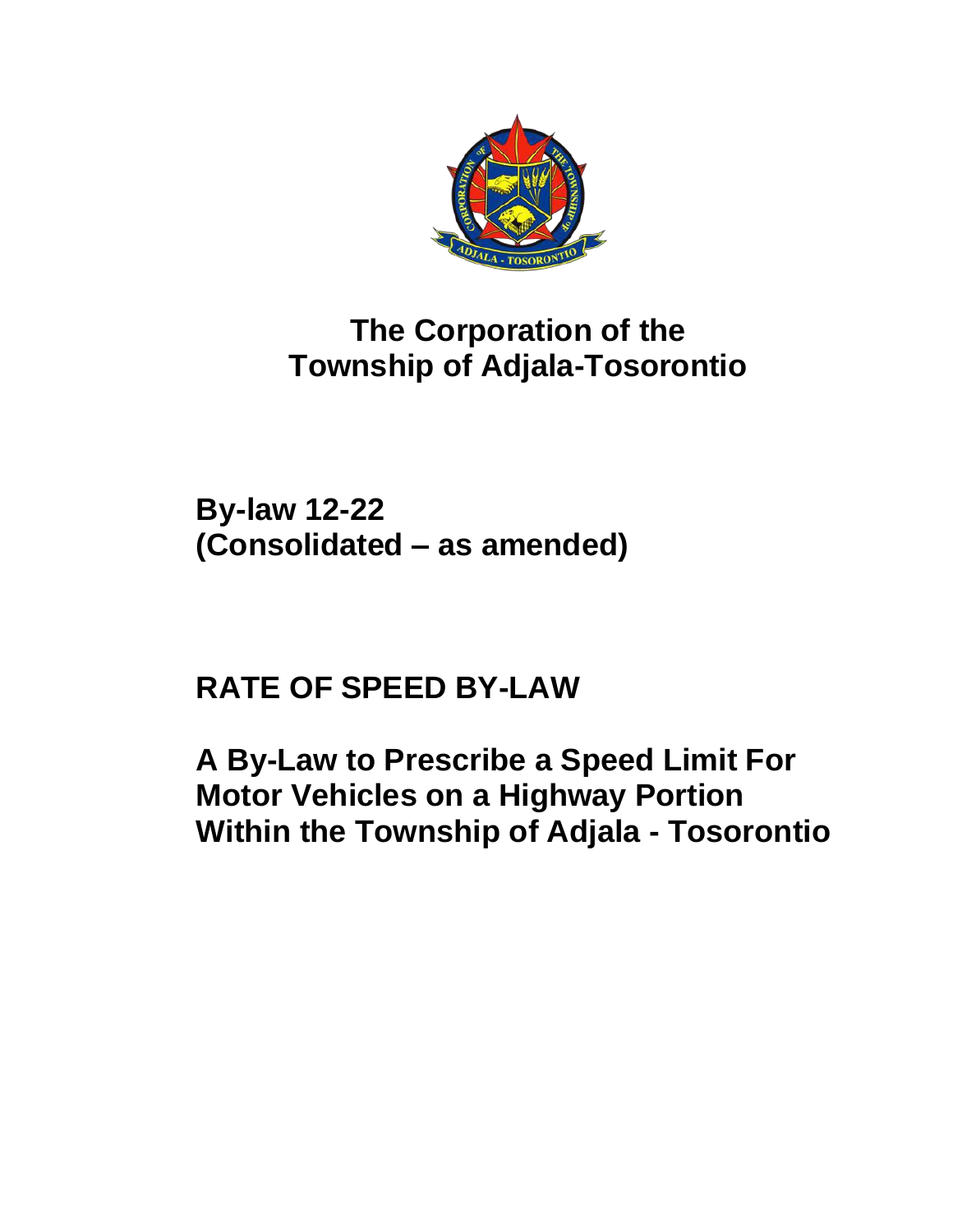| <b>Consolidation</b> |                     |                    |  |
|----------------------|---------------------|--------------------|--|
| Amendment No. 1      | By-law 13-23        | August 19, 2013    |  |
| Amendment No. 2      | <b>By-law 15-19</b> | May 11, 2015       |  |
| Amendment No. 3      | By-law 16-33        | September 14, 2016 |  |
| Amendment No. 4      | By-law 19-56        | October 9, 2019    |  |
| Amendment No. 5      | By-law 19-60        | November 13, 2019  |  |
| Amendment No. 6      | By-law 20-19        | April 15, 2020     |  |
| Amendment No. 7      | By-law 20-36        | May 13, 2020       |  |
| Amendment No. 8      | By-law 20-52        | August 12, 2020    |  |

#### **Disclaimer:**

The following consolidation is an electronic reproduction made available for information only. It is not an official version of the By-law. The format may be different, and plans, pictures, other graphics or text may be missing or altered. The Township of Adjala-Tosorontio does not warrant the accuracy of this electronic version.

This consolidation cannot be distributed or used for commercial purposes. It may be used for other purposes, only if you repeat this disclaimer. Official versions of all Bylaws can be obtained from the Township Clerk's Department 705-434-5055. E&EO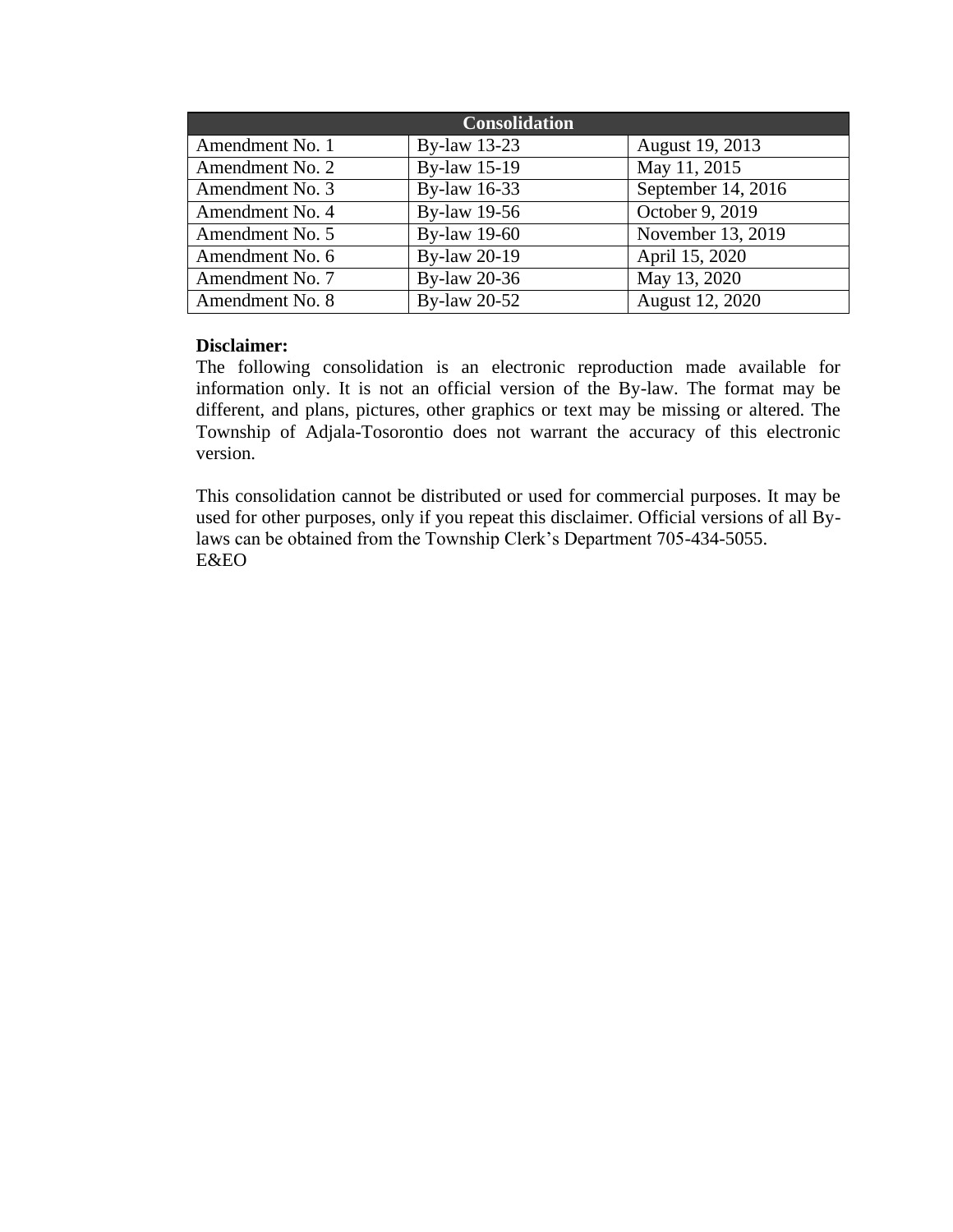### **OFFICE CONSOLIDATION** Current to Amendment No.8 By-law 20-52 August 12, 2020

# *THE CORPORATION OF THE TOWNSHIP OF ADJALA-TOSORONTIO By-law 12-22*

## *A BY-LAW TO PRESCRIBE A SPEED LIMITFOR MOTOR VEHICLES ON A HIGHWAY PORTION WITHIN THE TOWNSHIPOF ADJALA - TOSORONTIO*

Rate of Speed By-law

WHEREAS **subsection 128(2) of the Highway Traffic Act, Chapter H.8, R.S.O. 1990, as amended, authorizes the Council of a municipality by by-law to prescribe a rate of speed of 20, 40, 50, 60, 70, 80, 90 or 100 kilometres per hour for motor vehicles driven on any highway or portion of highway under its jurisdiction;**

AND WHEREAS **it is deemed expedient that the speed limit for motor vehicles on certain highways in the Township of Adjala - Tosorontio be either decreased or increased or both;**

NOW THEREFORE **the Council of the Corporation of the Township of Adjala• Tosorontio enacts as follows:**

- 1. **THAT** Schedule "A" attached hereto is declared to form part of this By• law and may be amended from time to time at the discretion of the Council of the Corporation.
- 2. **THAT** when any highway or portion of highway set out in Columns 1 and 2 of Schedule "A" is marked in compliance with the regulations of the Highway Traffic Act, the maximum rate of speed thereon shall be the rate of speed set out opposite thereto in Column 3 of Schedule "A".
- 3. **THAT** penalties provided in Subsection (14) of Section 128 of the Highway Traffic Act shall apply to offenses against this by-law.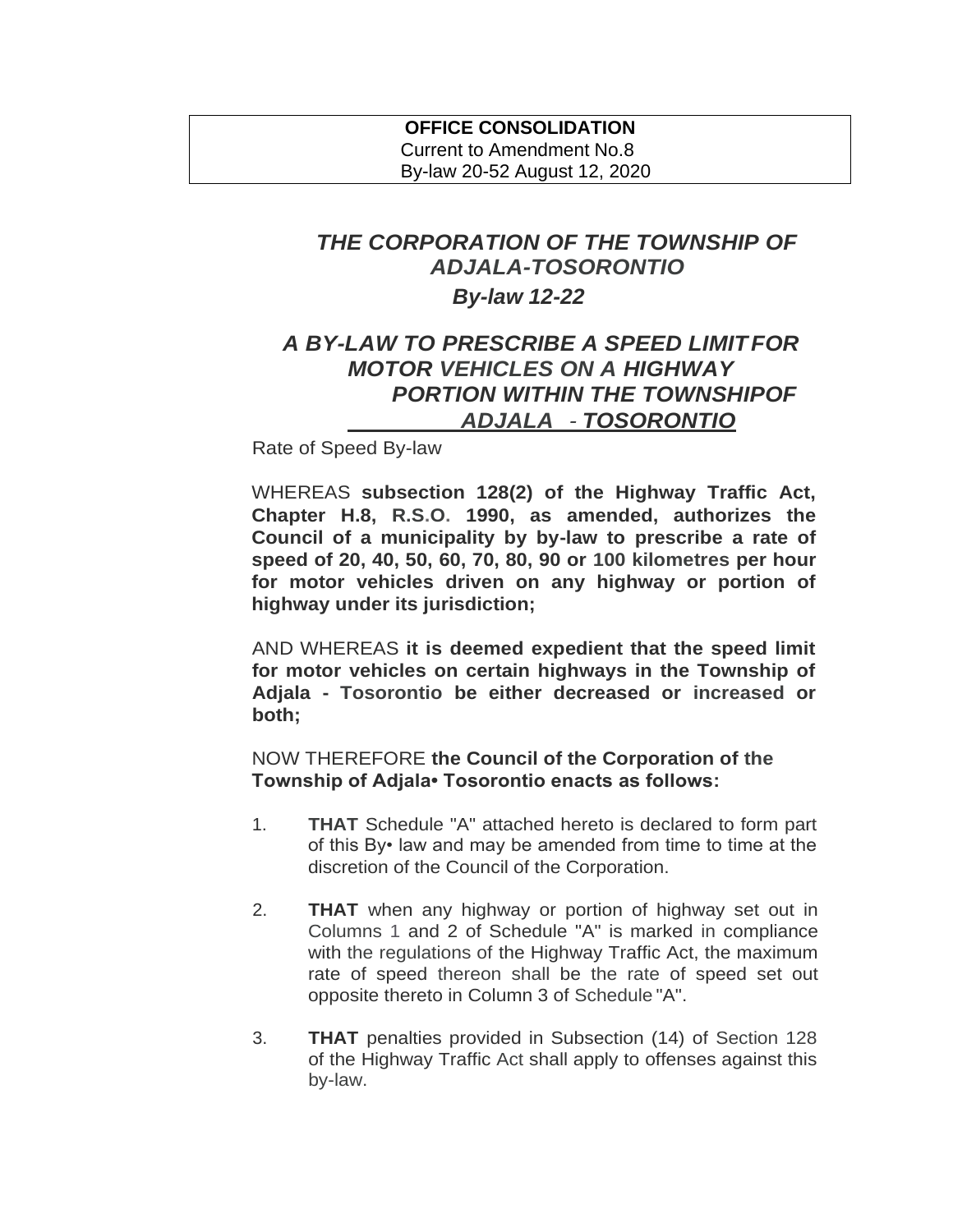- 4. **THAT** By-laws 09-15, 09-19, 10-10 and 10-30 are hereby repealed.
- 5. **THAT** this By-law shall come into effect on and as of the day following the date of its enactment and passing by Council.
- 6. **THAT,** notwithstanding anything contrary to the rules of procedure, this By-law be introduced and read a first and second time and be considered read a third time and finally passed this 13th day of August, 2012.

**Tom Walsh, Mayor**

**Barbara Kane, Clerk**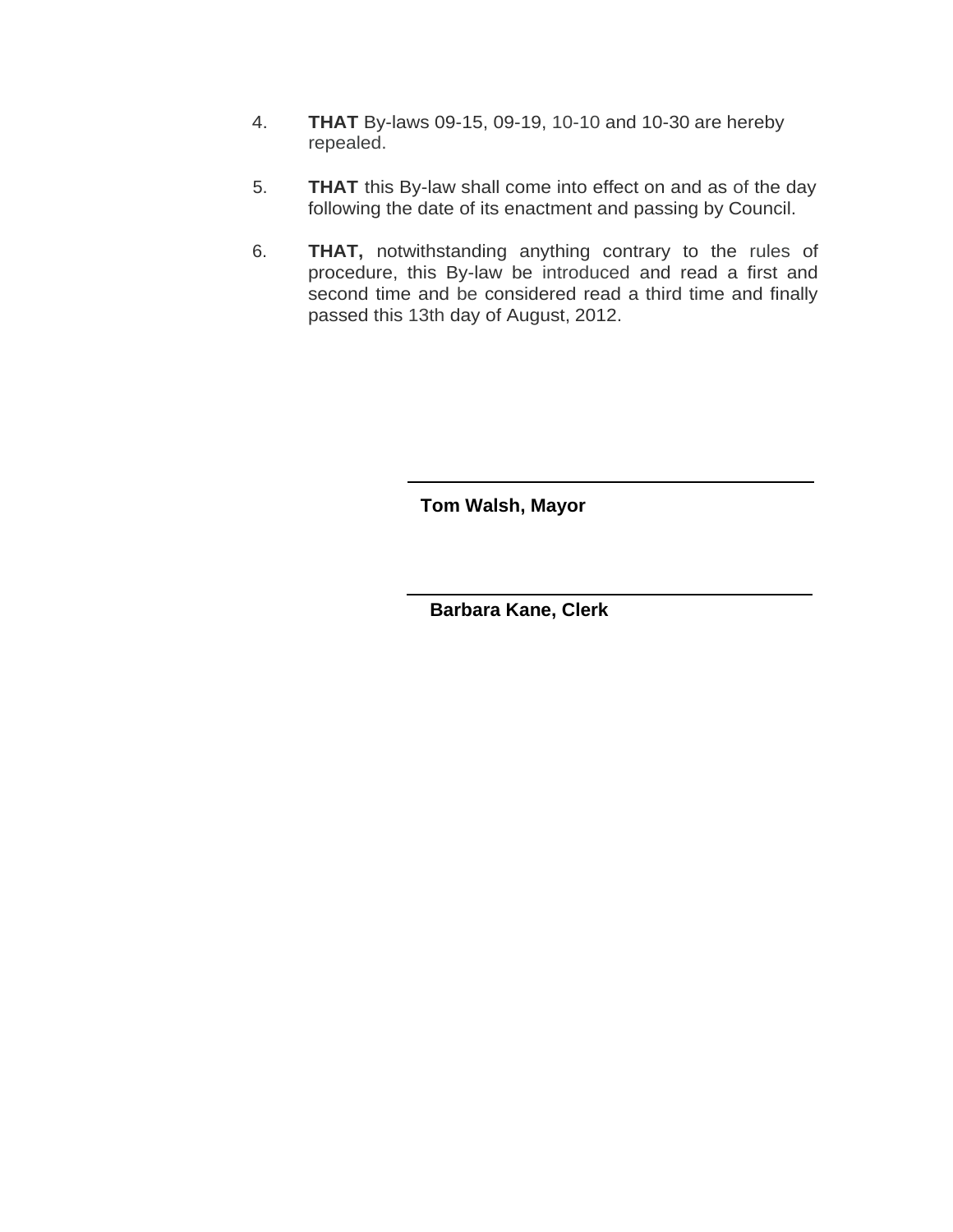#### **SCHEDULE "A" TO BY-LAW 12**

#### **COLUMN 1 COLUMN 2 COLUMN 3 (kilometers perhour) Former Tosorontio** 5 Side Road (Tosorontio) 15 Side Road (Tosorontio) 32 Side Road (Tosorontio) From Concession Road 6 East to a point 350m East of Concession 7 50 From County Road 13 West to Tioga Boulevard 50 From Concession Road 2 West to a point 200m East of theMulmur - 50 Tosorontio Town Line Apple Valley Lane Blanchards Way Boyne River Road Brian Crescent Burbank Crescent Centre Street Charmaine Crescent Church Hill Road Cindy Lane Columbus Lane Concession Road 4 (Tosorontio) Entire Road 50 Entire Road 40 Entire Road 50 Entire Road **40** Entire Road 40 Entire Road 50 Entire Road 40 Entire Road 50 Entire Road 50 Entire Road 40 From County Road 12 North 500m 50 and 50 and 50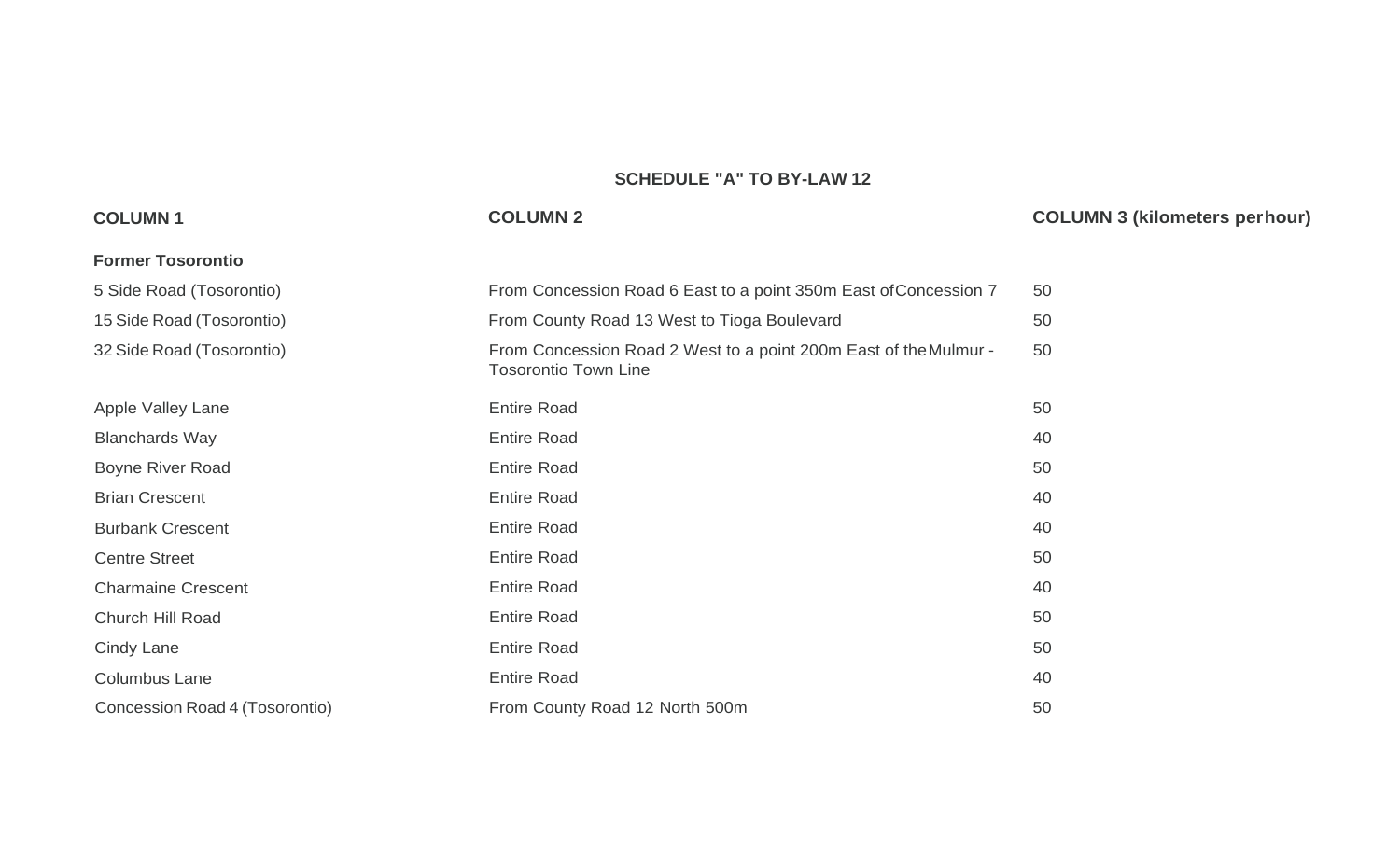| <b>COLUMN1</b>                                  | <b>COLUMN 2</b>                                                | <b>COLUMN 3 (kilometers per hour)</b> |
|-------------------------------------------------|----------------------------------------------------------------|---------------------------------------|
| <b>Concession Road 6</b>                        | From County Road 5 South to Highway 89                         | 60                                    |
| <b>Concession Road 7</b><br>David Drive         | From Highway 89 North 1200m<br><b>Entire Road</b>              | 60<br>50                              |
| Dean Drive<br>Deer Lane<br><b>Dekker Street</b> | <b>Entire Road</b><br><b>Entire Road</b>                       | 50<br>40                              |
| Den Boer Road<br><b>Depot Street</b>            | <b>Entire Road</b><br><b>Entire Road</b><br><b>Entire Road</b> | 40<br>40<br>50                        |
| <b>Earl Rowe Court</b><br>Evan Avenue           | <b>Entire Road</b><br><b>Entire Road</b>                       | 50<br>40                              |
| <b>Fisher Drive</b><br><b>Forest Hill Drive</b> | <b>Entire Road</b><br><b>Entire Road</b>                       | 40<br>50                              |
| <b>Frame Street</b><br>Gallowood Trail          | <b>Entire Road</b><br><b>Entire Road</b><br><b>Entire Road</b> | 50<br>40<br>40                        |
| Gatewood Drive<br><b>Grieve Street</b>          | <b>Entire Road</b>                                             | 50                                    |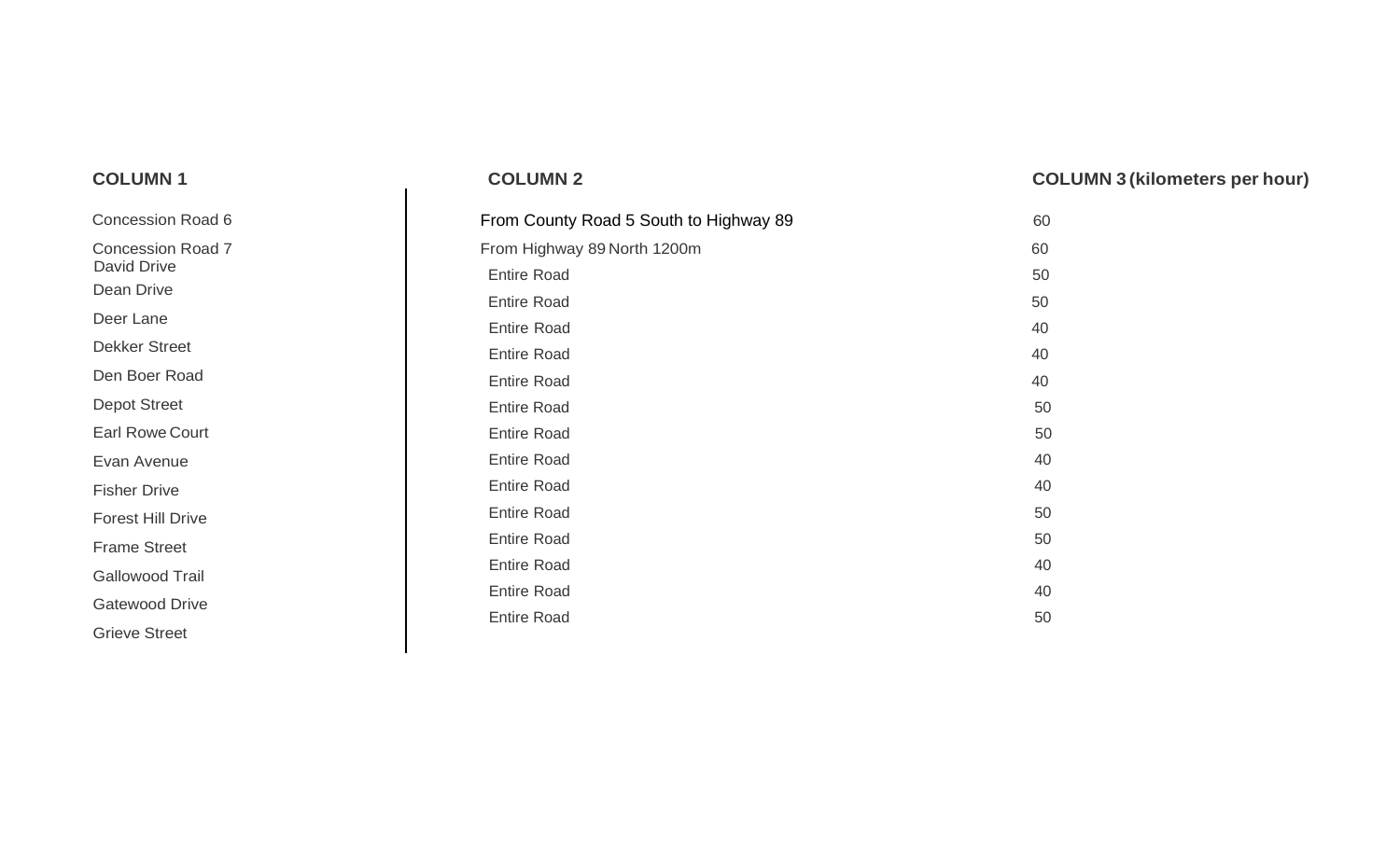| <b>COLUMN1</b>            | <b>COLUMN 2</b>                           | <b>COLUMN 3 (kilometers per hour)</b> |
|---------------------------|-------------------------------------------|---------------------------------------|
| <b>Grohal Drive</b>       | <b>Entire Road</b>                        | 40                                    |
| <b>Heidrew Place</b>      | <b>Entire Road</b>                        | 40                                    |
| Hogback Road              | From Webster Road to a point 400m North   | 50                                    |
| Jenkins Street            | <b>Entire Road</b>                        | 40                                    |
| <b>King Street</b>        | <b>Entire Road</b>                        | 50                                    |
| Loree Drive               | <b>Entire Road</b>                        | 40                                    |
| Lynch Lane                | <b>Entire Road</b>                        | 40                                    |
| Main Street               | From County Road 13 East to C.F.B. Borden | 50                                    |
| Maple Avenue              | <b>Entire Road</b>                        | 50                                    |
|                           | <b>Entire Road</b>                        | 50                                    |
| Margaret Avenue           | <b>Entire Road</b>                        | 50                                    |
| <b>Market Street</b>      | <b>Entire Road</b>                        | 40                                    |
| Moore Avenue              | <b>Entire Road</b>                        | 40                                    |
| North Gate                | <b>Entire Road</b>                        | 40                                    |
| <b>Orsi Street</b>        | <b>Entire Road</b>                        | 40                                    |
| Pine Park Boulevard       | <b>Entire Road</b>                        | 40                                    |
| <b>Pinegrove Crescent</b> | <b>Entire Road</b>                        | 50                                    |
| Pinewood Trail            | <b>Entire Road</b>                        | 40                                    |
| <b>Princess Drive</b>     | <b>Entire Road</b>                        | 50                                    |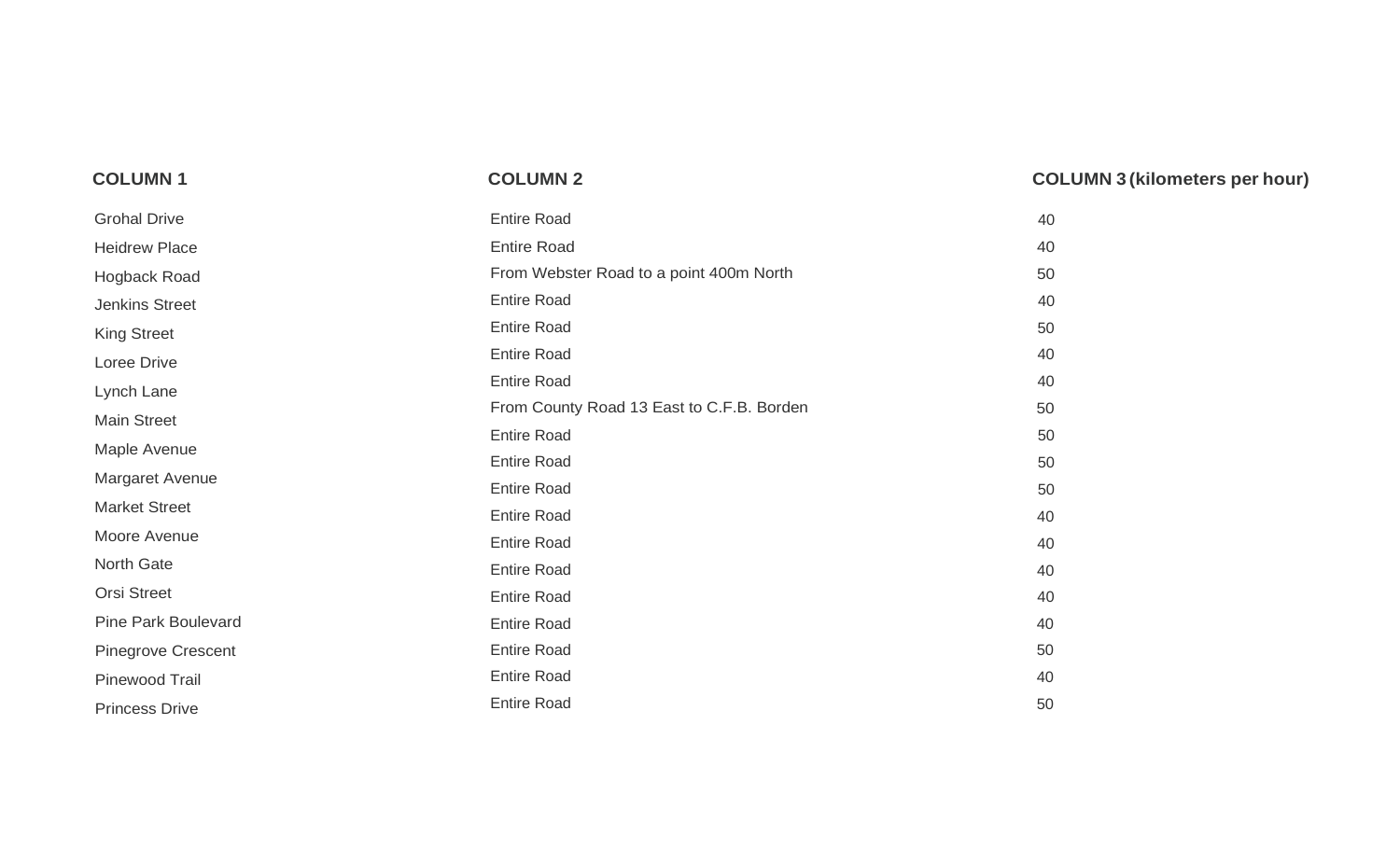| <b>COLUMN1</b>                                         | <b>COLUMN 2</b>                              | <b>COLUMN 3 (kilometers per hour)</b> |
|--------------------------------------------------------|----------------------------------------------|---------------------------------------|
| <b>Queen Street</b>                                    | <b>Entire Road</b>                           | 50                                    |
| <b>Thomas Street</b>                                   | <b>Entire Road</b>                           | 50                                    |
| <b>Tioga Boulevard</b>                                 | <b>Entire Road</b>                           | 50                                    |
| <b>Tosorontio -Mulmur Town line</b>                    | From Highway 89 to a point 400m North        | 50                                    |
| <b>Trillium Trail</b>                                  | <b>Entire Road</b>                           | 40                                    |
| Victoria Crescent                                      | <b>Entire Road</b>                           | 50                                    |
| <b>Wales Avenue North</b>                              | <b>Entire Road</b>                           | 40                                    |
| <b>Wales Avenue South</b>                              | <b>Entire Road</b>                           | 40                                    |
| <b>Webster Road</b>                                    | From Centre Line Road to Concession Road 3   | 50                                    |
| <b>Woodland Heights</b>                                | <b>Entire Road</b>                           | 40                                    |
| <b>Former Adjala</b>                                   |                                              |                                       |
| 5 Side Road (Adjala)                                   | Adjala - New Tecumseth Townline West to      |                                       |
|                                                        | County Road 50 Products and Security Road 50 | 60                                    |
| 10 Side Road (Adjala)<br>20 Side Road (Adjala)         | From Concession Road 3 to County Road 50     | 60                                    |
|                                                        | From County Road 50 to a point 700m West     | 60                                    |
| for Angels and the second<br>25 Side Road              | From Mono - Adjala Townline to a point 1440  |                                       |
|                                                        | meters East                                  | 50                                    |
|                                                        | County Road 50 to Industrial Parkway         | 60                                    |
| 30 Side Road (Adjala)<br>Adjala-New Tecumseth Townline | From Highway 9 to County Road 1              | 60                                    |
| <b>Baxter Avenue</b>                                   | <b>Entire Road</b>                           | 50                                    |
|                                                        |                                              |                                       |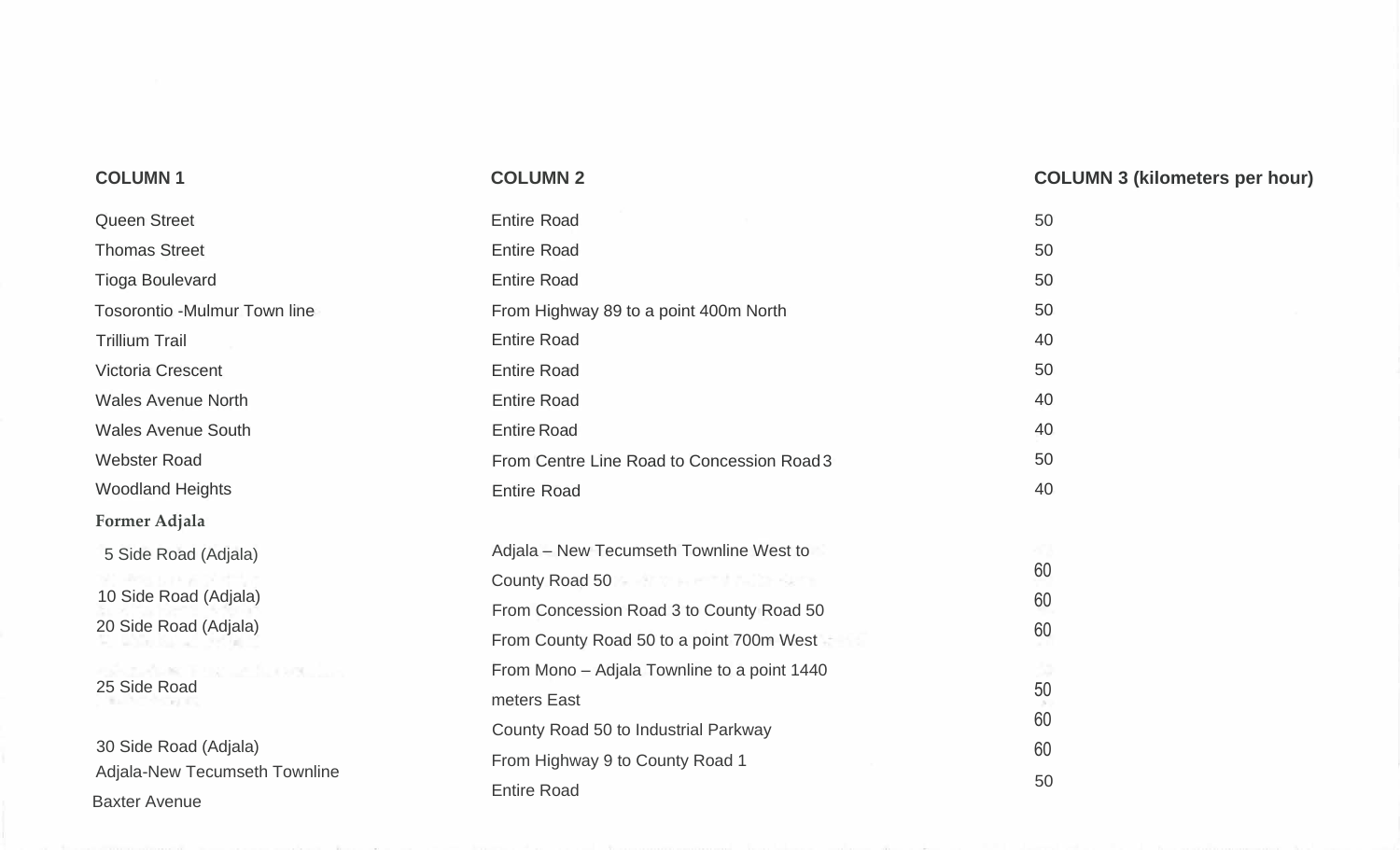### **COLUMN 1 COLUMN**

# **3 (kilometers per hour)**

| <b>Cardwell Court</b>      | <b>Entire Road</b>                                       | 50       |
|----------------------------|----------------------------------------------------------|----------|
| <b>Catherine Street</b>    | <b>Entire Road</b>                                       | 50       |
| Concession Road 2 (Adjala) | From County Road 1 to a point 300m South                 | 40       |
| Concession Road 2 (Adjala) | From Highway 9 North 800m                                | 60       |
| Concession Road 2 (Adjala) | From 5 Side Road Adjala to 10 Side Road Adjala           | 60       |
| Concession Road 3 (Adjala) | From County Road 1 to 10 Sideroad                        | 50       |
| Concession Road 3 (Adjala) | From Highway 9 to 10 Sideroad                            | 60       |
|                            | From 10 Sideroad to Sideroad 20                          | 60       |
| Concession Road 5 (Adjala) | From 10 Sideroad to a point 1km South                    | 50       |
| Concession Road 5 (Adjala) | From Highway 9 North 700m                                |          |
| Concession Road 5 (Adjala) | From Highway 9 from a point 700m to a point 1300m North  | 60       |
| Concession Road 5 (Adjala) | From Highway 9 from a point 1300m to a point 2000m North | 50<br>60 |
| Concession Road 5 (Adjala) | North of 5 Sideroad                                      |          |
|                            | County Road 1 North to 20 Side Road                      | 60       |
| Concession Road 5 (Adjala) | From Highway 89 South to 25 Sideroad                     | 60       |
| Concession Road 7 (Adjala) | From County Road 14 South to 5 Sideroad                  | 60       |
| Concession Road 7 (Adjala) | From County Road 14 to a point 700m South                | 50       |
| Concession Road 8 (Adjala) | <b>Entire Road</b>                                       | 50       |
| <b>Drummond Street</b>     | <b>Entire Road</b>                                       | 40       |
| <b>Ballycroy Road</b>      | <b>Entire Road</b>                                       | 50       |
| <b>Elizabeth Street</b>    |                                                          |          |

**COLUMN 2**